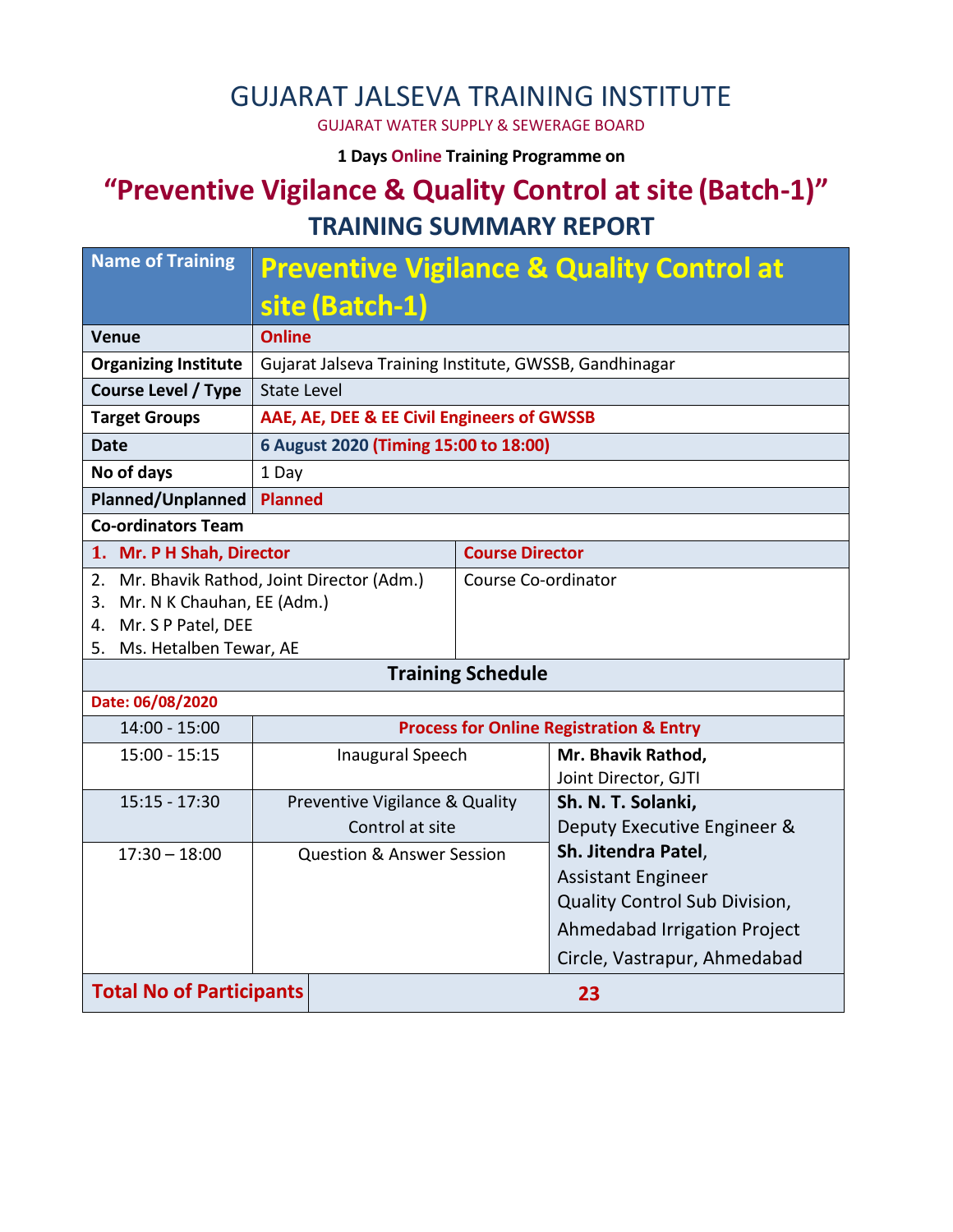## **List of Regular Employees of GWSSB**

| Sr.                     | <b>CPF NO.</b>           | <b>Name</b>                               | <b>Designation</b>   | <b>Office &amp; Place</b>         |
|-------------------------|--------------------------|-------------------------------------------|----------------------|-----------------------------------|
| No.                     |                          |                                           |                      |                                   |
| $\mathbf{1}$            |                          | A.P.Patel                                 | AAE                  | D.E.E P.H.S.Div. Jasdan           |
| $\overline{2}$          | 10421                    | ALKA GIRISHKUMAR PARIKH                   | <b>DEE</b>           | VIJILANCE CELL, H. O.             |
| $\overline{\mathbf{3}}$ | 2298                     | ATUL RAMNIKLAL TANK                       | AAE                  | Privantive Vigilinace Sell Rajkot |
| 4                       | 10217                    | CHIRAG JAYANTILAL PATEL                   | AE                   | Director (GJTI)                   |
| 5                       | 2168                     | <b>DHRUV RAGHUVIR DAVE</b>                | <b>DEE</b>           | SE, P. H. Circle, Bhavnagar       |
| 6                       | 10506                    | DILIP HEMANTBHAI KATHESIYA                | AE                   | P.H.S.Sub Division,Sayla          |
| $\overline{\mathbf{z}}$ | $\overline{\phantom{a}}$ | Govind J.Rajgor                           | AAE                  | D.E.E P.H.S.Div. Jasdan           |
| 8                       | $\overline{\phantom{a}}$ | HARNISH NARENDRAKUMAR PATEL               | AAE                  | WANKANER SUB DIVISION             |
| 9                       | 10216                    | <b>HETAL BHARGAV TEWAR</b>                | AE                   | GJTI, GANDHINAGAR                 |
| 10                      | 10390                    | HIMANSHU BIPINCHANDRA SONEJI              | AE                   | S.E.P.H.CIRCLE RAJKOT             |
| 11                      | 10434                    | HIRVA JITENDRAKUMAR DAVE                  | AE                   | P.H. Works Division, Limbdi.      |
| 12                      | 10456                    | JATIN BALVANTBHAI PANCHAL                 | <b>DEE</b>           | VIJILANCE CELL, H. O.             |
| 13                      |                          | <b>JIGNESHKUMAR KANAIYALAL</b>            |                      |                                   |
|                         | 10460                    | <b>KAPASIA</b>                            | <b>DEE</b>           | PREVENTIVE VIJI. CELL, H.O.       |
| 14                      | 2589                     | MANOJ MANSHUKHLAL ANADKAT                 | <b>DEE</b>           | Privantive Vigilinace Sell Rajkot |
| 15                      |                          | MEHUL VINODBHAI PARMAR                    | AAE                  | DEE, PHS Subdivision, Lunawada    |
| 16                      |                          | NARENDRAKUMAR KESHAVAL                    |                      |                                   |
|                         | 2944                     | <b>CHAUHAN</b>                            | EE                   | Director (GJTI)                   |
| 17                      | 2628                     | NIRANJANBHAI PRAHALADBHAI<br><b>PATEL</b> | <b>DEE</b>           | Director (GJTI)                   |
| 18                      | 10212                    | NITINKUMAR RAMANLAL SUNEJA                | <b>DEE</b>           | VIJILANCE CELL, H. O.             |
| 19                      |                          | RAJESHKUMAR AMICHANDBHAI                  |                      |                                   |
|                         | 10702                    | <b>CHAVDA</b>                             | <b>DEE</b>           | PREVENTIVE VIJI. CELL, H.O.       |
| 20                      |                          | RAJESHKUMAR BAVALBHAI                     |                      |                                   |
|                         |                          | CHAUHAN                                   | AAE                  | MORBI SUB DIVISION-2              |
| 21                      |                          |                                           | Stenographer English |                                   |
|                         | 2083                     | RANCHHOD NATHUBHAI RATHOD                 | Grade-1              | CE ZONE-3 Rajkot                  |
| 22                      | 6140                     | SANJAY PRABHUDAS PATEL                    | <b>DEE</b>           | Director (GJTI)                   |
| 23                      | $\overline{\phantom{a}}$ | VARSHA KASTURBHAI DAMOR                   | AAE                  | D.E.E P.H.S.D.No-2 Rajkot         |

## **Photo Gallery**

1. Inaugural Speech by **Sh. Bhavik Rathod,** Joint Director, GJTI through online application